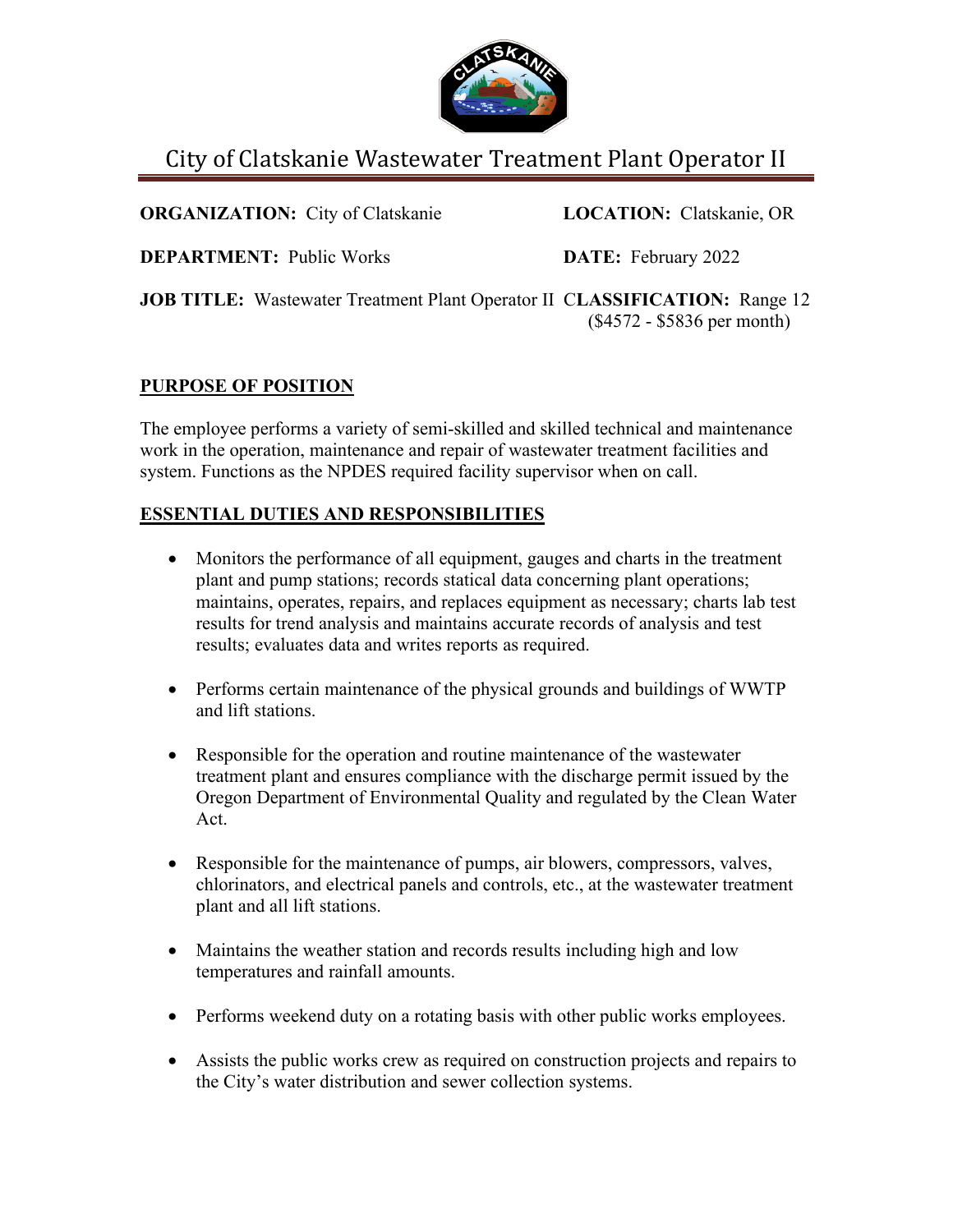- Assists as needed on repair and maintenance projects at the water treatment plant.
- Other duties as assigned.

# **JOB QUALIFICATION REQUIREMENTS**

#### Knowledge

Thorough knowledge of the materials, methods, maintenance, and operation of an activated sludge wastewater treatment facility and wastewater collection and pumping systems and able to perform the essential job functions described.

#### Experience and Training

High school diploma or equivalent and five years relevant experience as described in the essential job functions.

Special License Requirements Possession of a Level III Wastewater Treatment Certificate in the State of Oregon A valid Oregon driver's license.

Desirable License Requirements

Possession of a Level IV Wastewater Treatment Certificate. Wastewater Collection Certificate in the State of Oregon.

## **AUXILIARY JOB FUNCTIONS:**

May perform specialized duties depending upon individual background and abilities; assist other Public Works personnel in performing work related to the City's public Works responsibilities as needed. Maintain job proficiency by attending training conferences and meetings, reading materials relating to WWTP operations, and meeting with others in areas of responsibility; and maintain work areas in a clean and orderly manner.

## **PHYSICAL DEMANDS OF THE POSITION**

While performing the duties of this position, the employee can be standing on his feet for a majority of the day and sitting in a chair for as long as an hour during the workday. The employee will have to bend, stoop, and reach and manipulate controls and hand tools from awkward positions. The position requires average mobility.

Duties involve moving objects up to ten pounds on a regular basis and lifting objects weighing as much as fifty pounds above the head or away from the body on an occasional basis.